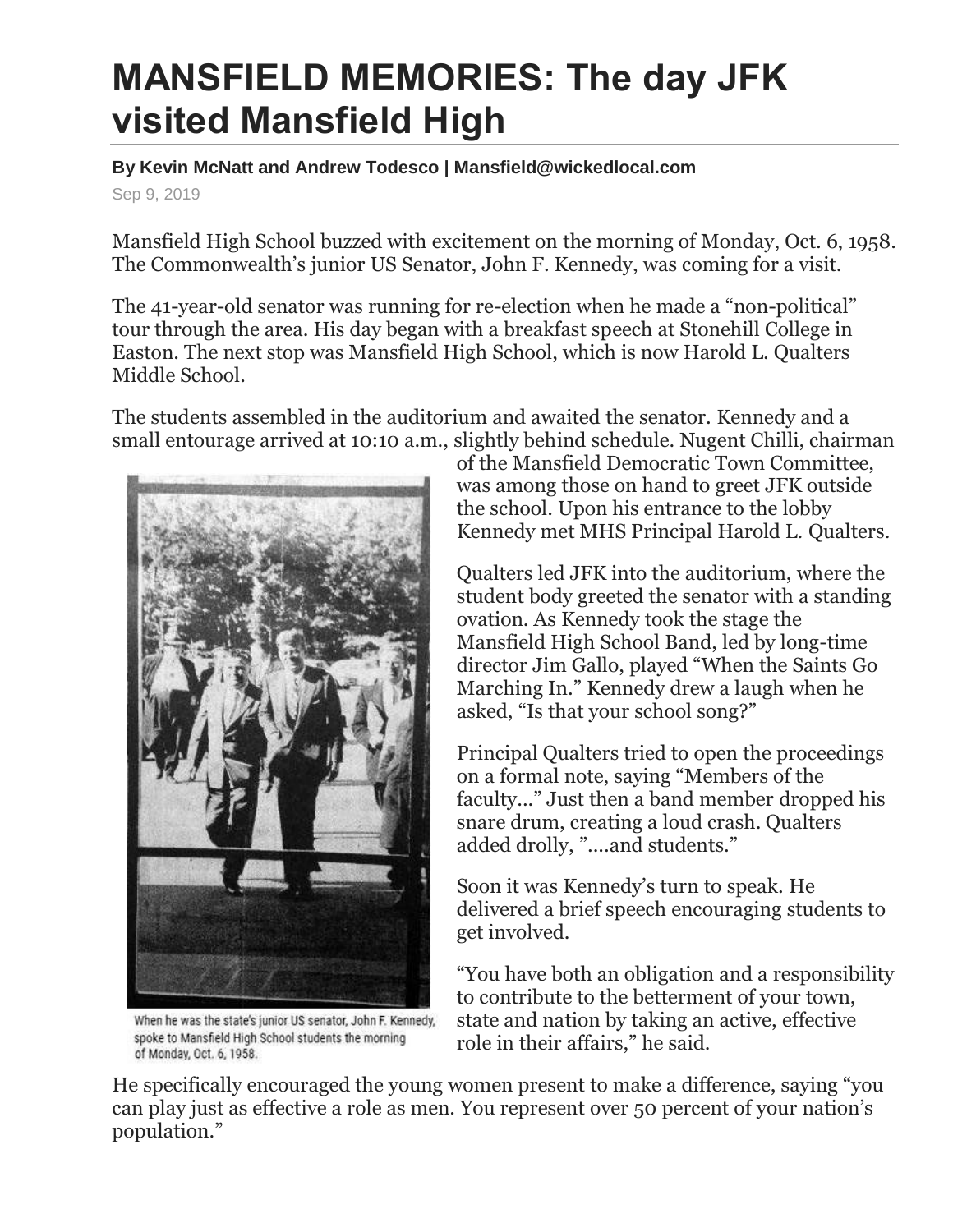Kennedy was asked, "Where's Jackie?" He replied that she was "too done in to make the trip," but promised to deliver a corsage the students had hoped to present her. JFK left the school grounds at 10:30 a.m., just 20 minutes after his arrival. His next stop was Attleboro.

Not everyone in town was pleased by Kennedy's visit. An unnamed prominent local Republican complained to the Mansfield News about the "non-political" visit.



When he was the state's junior US senator, John F. Kennedy, spoke to Mansfield High School students the morning of Monday, Oct. 6, 1958.



Here in '58 . . . Tomorrow He's President Leoking younger than he appears in photographs of his ardueus<br>1980 campuign for election as the 55th President of the United States, John F. Kennedy, then a Senator, came to Mansfeld to<br>solvers a High School student assem loaned to THE NEWS by Mrs. Winifred Jackson Ball.

John F. Kennedy's 1958 visit to Mansfield High School was fondly recalled when he narrowly deteated Richard Nixon for the presidency in 1960.

"Non-political, my eye," griped the GOP supporter.

"Do you mean to say that a Democratic candidate can address a gathering of 600 persons, kindergarten or what have you, 30 days before an election and label it 'nonpartisan'?"

Kennedy won the largest victory in Massachusetts senatorial history that year, by a margin of nearly 900,000 votes. He even carried the traditional Republican stronghold of Mansfield.

JFK's visit to MHS was fondly recalled when he narrowly defeated Richard Nixon for the presidency in 1960, and seemed more bittersweet upon the shocking news of his assassination in 1963.